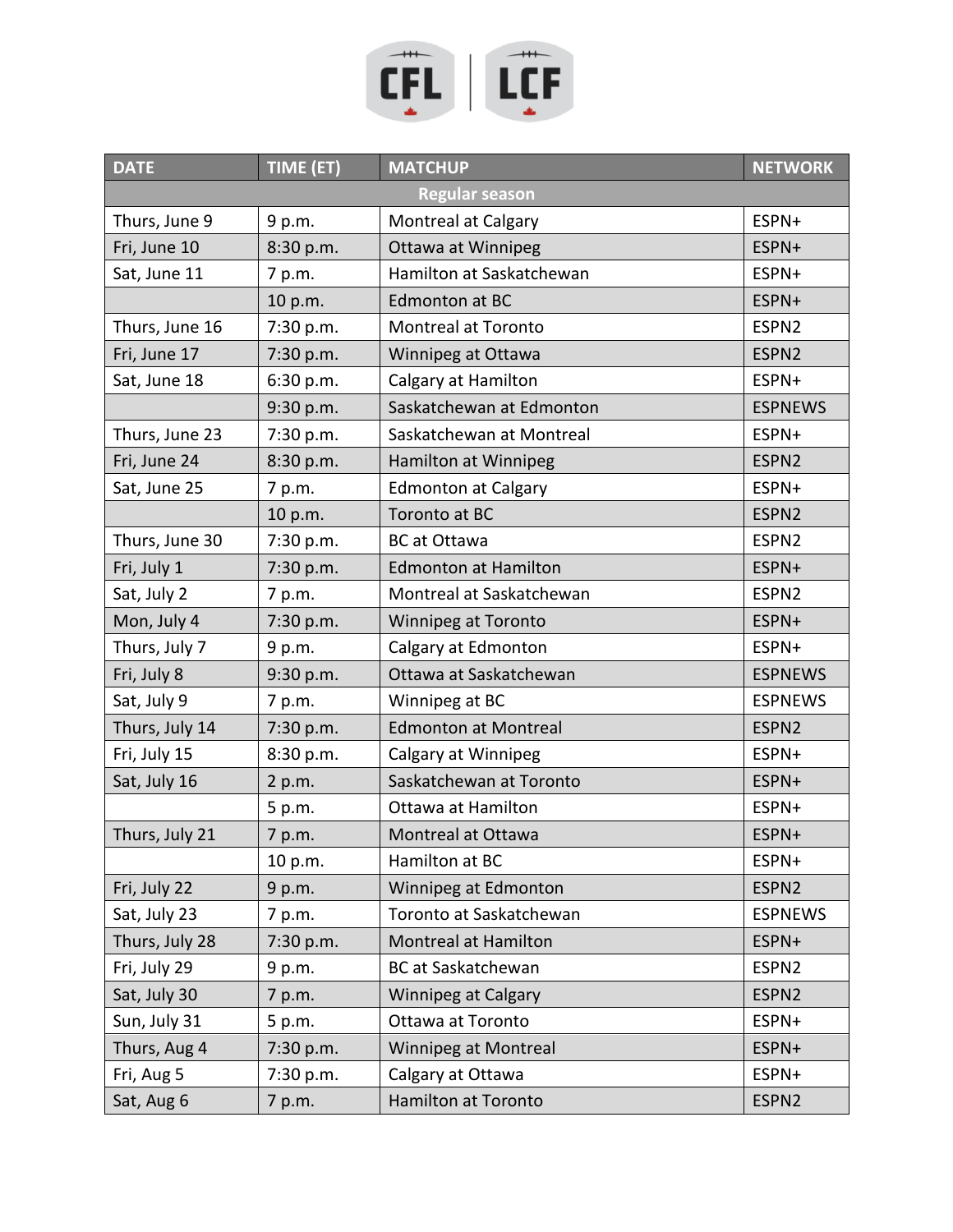

| <b>DATE</b>   | TIME (ET)  | <b>MATCHUP</b>              | <b>NETWORK</b>    |
|---------------|------------|-----------------------------|-------------------|
|               | 10 p.m.    | Edmonton at BC              | ESPN <sub>2</sub> |
| Thurs, Aug 11 | 8:30 p.m.  | Montreal at Winnipeg        | ESPN+             |
| Fri, Aug 12   | 7:30 p.m.  | <b>Toronto at Hamilton</b>  | ESPN+             |
| Sat, Aug 13   | 7 p.m.     | <b>BC</b> at Calgary        | ESPN+             |
|               | 10 p.m.    | Saskatchewan at Edmonton    | ESPN+             |
| Fri, Aug 19   | 7 p.m.     | <b>Edmonton at Ottawa</b>   | ESPN+             |
|               | 10 p.m.    | <b>BC</b> at Saskatchewan   | ESPN+             |
| Sat, Aug 20   | 4 p.m.     | <b>Hamilton at Montreal</b> | ESPN+             |
|               | 7 p.m.     | Calgary at Toronto          | ESPN+             |
| Thurs, Aug 25 | 8:30 p.m.  | Calgary at Winnipeg         | ESPN+             |
| Fri, Aug 26   | 7:30 p.m.  | Hamilton at Toronto         | ESPN+             |
|               | 10:30 p.m. | Saskatchewan at BC          | <b>ESPNEWS</b>    |
| Sat, Aug 27   | 7 p.m.     | Ottawa at Edmonton          | ESPN+             |
| Fri, Sept 2   | 7:30 p.m.  | Ottawa at Montreal          | ESPN+             |
| Sun, Sept 4   | 6 p.m.     | Winnipeg at Saskatchewan    | ESPN+             |
| Mon, Sept 5   | 1 p.m.     | <b>Toronto at Hamilton</b>  | ESPN+             |
|               | 4:30 p.m.  | <b>Edmonton at Calgary</b>  | ESPN+             |
| Fri, Sept 9   | 7:30 p.m.  | <b>BC</b> at Montreal       | ESPN+             |
| Sat, Sept 10  | 2 p.m.     | Toronto at Ottawa           | ESPN+             |
|               | 5 p.m.     | Saskatchewan at Winnipeg    | ESPN+             |
|               | 8 p.m.     | Calgary at Edmonton         | ESPN+             |
| Fri, Sept 16  | 9:30 p.m.  | Edmonton at Saskatchewan    | ESPN+             |
| Sat, Sept 17  | 4 p.m.     | Winnipeg at Hamilton        | ESPN+             |
|               | 7 p.m.     | <b>BC</b> at Calgary        | ESPN+             |
| Fri, Sept 23  | 7:30 p.m.  | Hamilton at Montreal        | ESPN2             |
| Sat, Sept 24  | 7 p.m.     | Toronto at Ottawa           | ESPN+             |
|               | 10 p.m.    | Calgary at BC               | ESPN+             |
| Fri, Sept 30  | 8 p.m.     | Saskatchewan at Winnipeg    | ESPN+             |
|               | 10:30 p.m. | Ottawa at BC                | ESPN <sub>2</sub> |
| Sat, Oct 1    | 4 p.m.     | Montreal at Edmonton        | ESPN+             |
|               | 7 p.m.     | <b>Toronto at Calgary</b>   | ESPN+             |
| Fri, Oct 7    | 7:30 p.m.  | Saskatchewan at Hamilton    | ESPN+             |
| Sat, Oct 8    | 4 p.m.     | <b>BC</b> at Toronto        | ESPN+             |
|               | 7 p.m.     | <b>Edmonton at Winnipeg</b> | ESPN+             |
| Mon, Oct 10   | 1 p.m.     | Ottawa at Montreal          | ESPN2             |